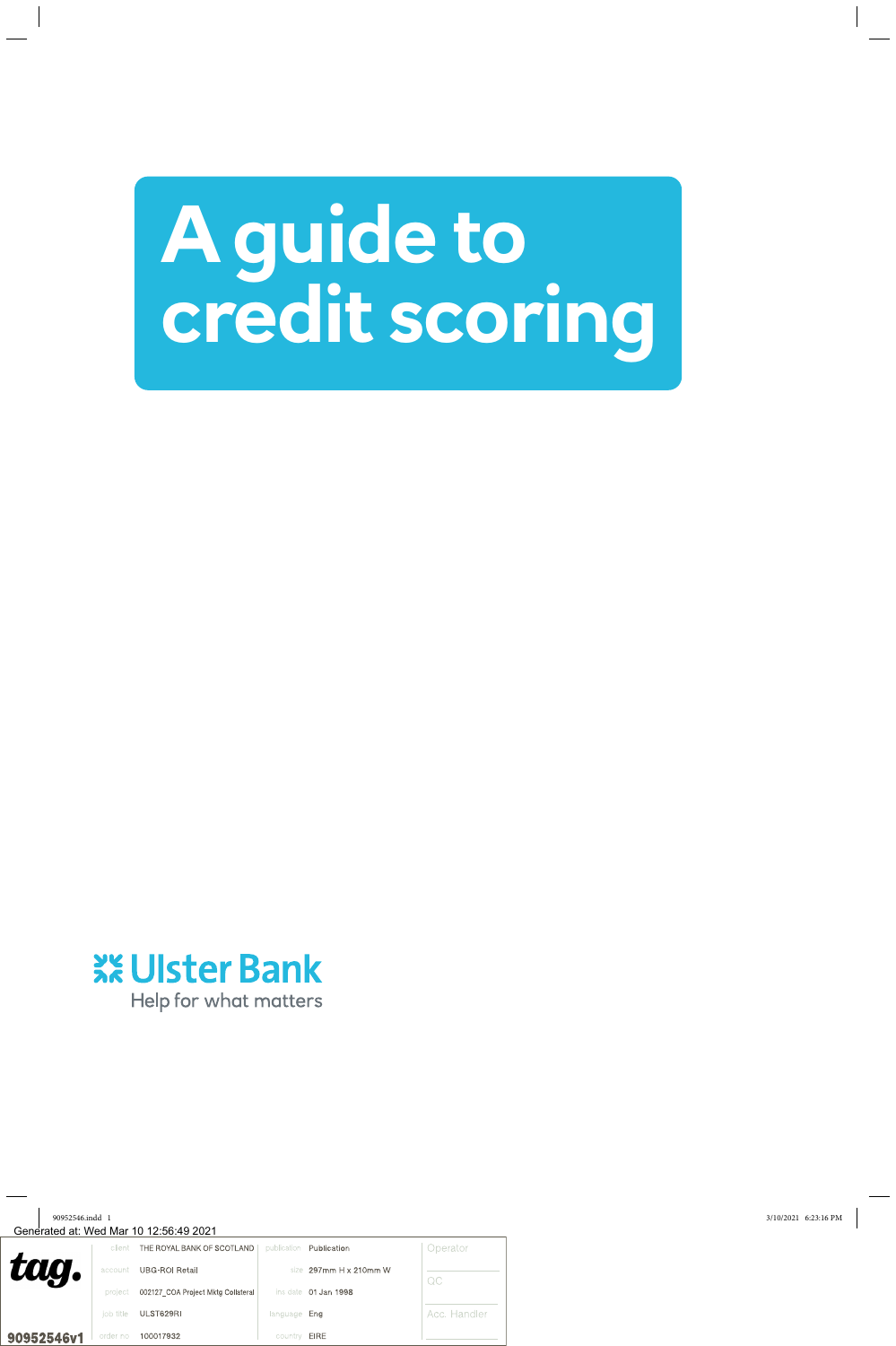# **Credit Scoring**

Credit scoring is used by many lenders to assist them in making credit decisions. It is a proven statistical technique which allows the lender to predict the likelihood of credit being satisfactorily repaid and is widely recognised as one of the most consistent, accurate and fair forms of credit risk assessment.

Your credit score is calculated using the following types of information:

- Information that you provide during the application process
- Credit reference information e.g. whether you have kept your payments on your credit accounts up to date or whether you have been or are in arrears
- Any existing or past account performance with us e.g. previous loans.

Each relevant piece of information helps to assess the likelihood of repayment being made.

# **What are the benefits of using Credit Scoring?**

You can be assured that all applications will be assessed using a process that:

- is consistent, accurate and fair
- is objective and ensures no prejudices
- safeguards consumers' interests.

# **When is Credit Scoring used?**

It is used to assess applications for certain credit products, to open accounts where credit is required and to assist account management. This is explained during the application process. It is important therefore, that you complete the application fully, as any omissions may affect our decision.

## **Credit Reference Agencies/Central Credit Register**

The Credit Reference Agency operating in the Republic of Ireland is the Irish Credit Bureau (ICB) which is owned and financed by its members.

The Central Credit Register (CCR) is a mandatory register of personal and credit information operated by the Central Bank of Ireland under the Credit Report Act 2013. Records held on the CCR and by ICB can be used to assist lenders in assessing credit applications.

# **What information is provided from a Credit Reference Agency/Central Credit Register?**

Credit Reference Agencies/Central Credit Register keep records about people's credit history to help financial organisations assess credit applications.

These records may include:

- registered court judgments
- register of electors
- bankruptcies and insolvencies
- credit agreements in arrears
- previous credit searches by other organisations.

# **Can you tell me how my Credit Score is arrived at?**

The credit scoring system allocates points for each piece of relevant information and these are added up to produce a score. Provided your score reaches a certain level, your application for credit will generally be agreed. In order to protect the integrity of the scoring systems, the way your credit score is calculated must always remain confidential.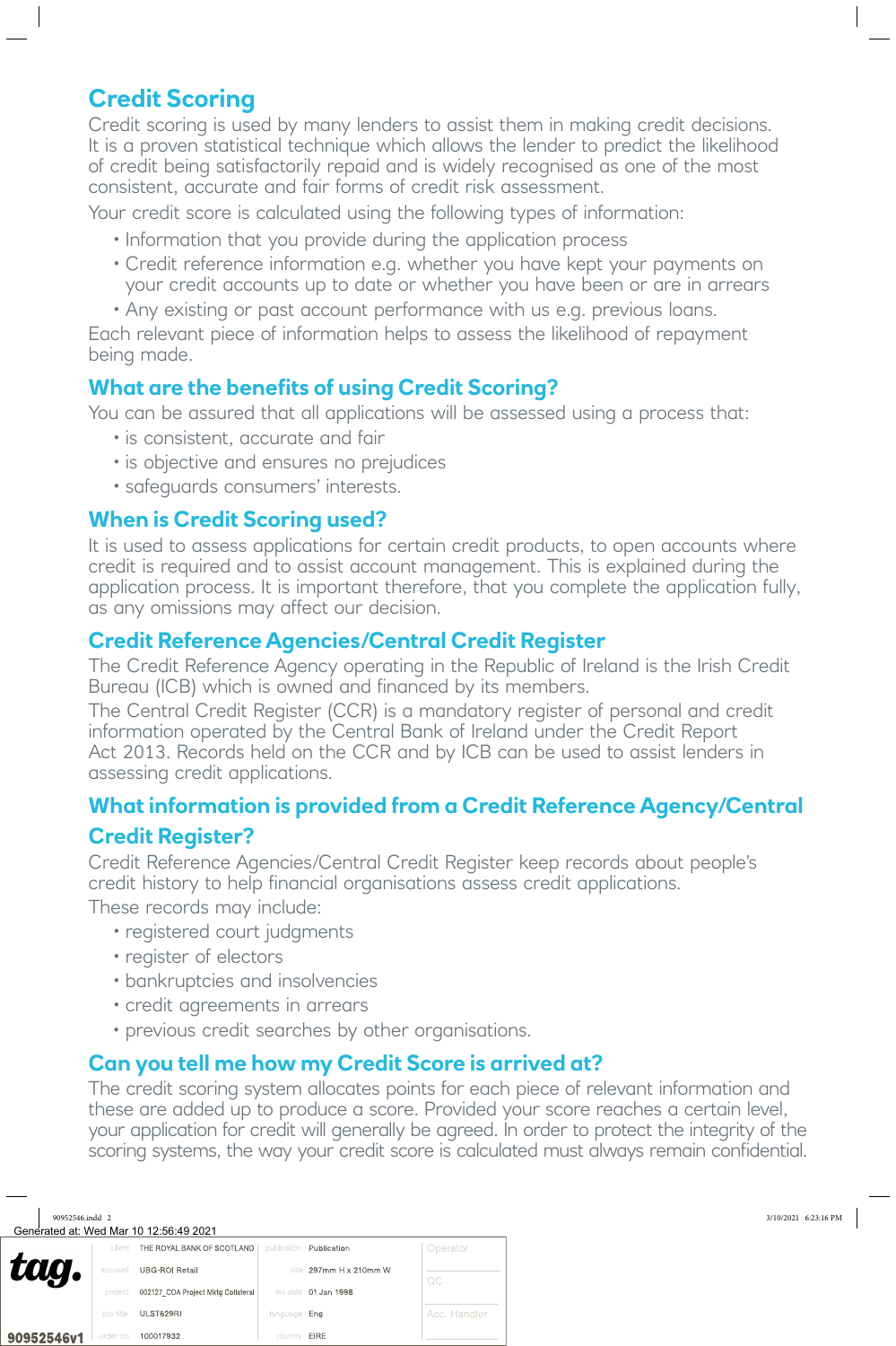# **What if my application is refused?**

If your application is refused, you will be given a brief explanation of why you were refused.

You may also have the right of access to your personal records held on our files. This can be obtained by written request to your branch and on payment of a fee.

## **Could I have been declined just because of the area in which I live?**

No, such practices are illegal.

### **Why may my application be declined?**

In general your application can be declined for two reasons.

- 1. A scoring decision, where your overall score was not sufficient to reach our acceptance passmark.
- 2. Specific lending policies e.g. as a responsible lender it is not our policy to offer credit to applicants who might find it difficult to meet the repayments.

It is stressed that if your application is declined it may not be due to information supplied by the Credit Reference Agency or Central Credit Register but rather due to other details obtained during the application process.

#### **I have other credit accounts with Ulster Bank, why have you refused my request this time?**

Your individual circumstances change over time. The assessment takes into account any current information that is available.

It may, therefore, be inappropriate to offer you additional credit on this occasion.

## **Can I appeal against your decision?**

Yes. Although no assurances can be given that the original decision will be overturned. You should support your appeal by providing any additional relevant information that was not taken into account at the time of our original decision. Full details of our appeals procedure can be obtained from your local branch.

## **Can I re-apply?**

Your circumstances can change over any given period. The consideration of a new application from you in due course would be welcome. However, if your circumstances have not changed since your last application, it is unlikely that the decision will change. An application will not be refused just because a previous application was declined.

#### **Will the fact that you have declined me mean that other lenders will automatically decline me?**

No. Each lender's experience and scoring system is different. The Credit Reference Agency or Central Credit Register used will record the fact that a search was carried out against you and advise any other lender you apply to, who uses their services, of this fact.

#### **How can I find out what information a Credit Reference Agency/ Central Credit Register have about me?**

If you would like a copy of your information held by the Central Credit Register, credit reference and fraud prevention agencies we use, or if you want further details of how your information will be used by the Central Credit Register and Credit Reference Agencies please visit their websites or contact them using the details below. You can request your own credit report at any time from the Central Credit Register. They may charge a fee.